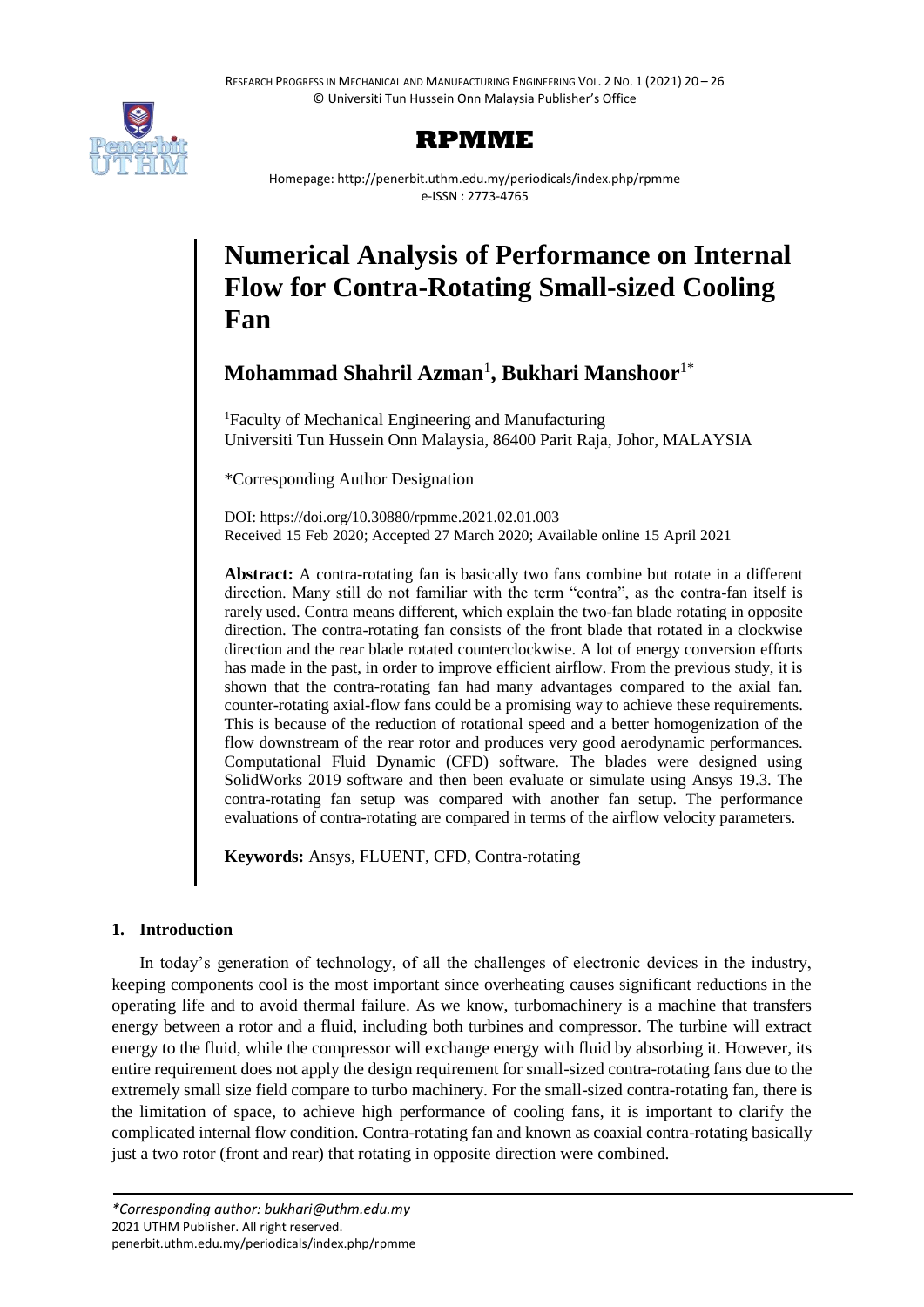It supposed to produce more efficiency and minimize the effect of torque produced by each other rather than a single rotor. This application can be found mainly on aircraft propellers, it utilized the power of a single piston engine to drive two propellers that spin in opposite direction. The two propellers were arranged on the same axis, one at the front and one at the back, and its transfer the power by using a planetary gear system. Contra-rotating fans in are rarely used commercially, some ceiling fan and electrical components cooler fan utilized the mechanism, but it is not a common option. The biggest difference between conventional and contra-rotating fans is the number of rotors. Conventional fan only has one set of blades on a rotor, normally ranging from 2 to 6, rotating on an axis to produce a stream of airflow parallel to the shaft to a preferred direction to promote heat convection in order to reduce the temperature of the target area or object. Contra-rotating fans on the other hand, boast two sets of fan blades on two separate rotors spinning in opposite direction from each other.

#### **2. Methodology**

#### 2.1 Modelling and setup

In this study, the scope is focused on simulating and comparing the airflow behaviour of both conventional and contra-rotating fan setups. Figure 1 shows the setup for the simulation while Table 1 summarise the parameter setup.



**Figure 1: Setup for simulation work**

| Table 1: Parameter for counter rotating fan |             |            |  |  |
|---------------------------------------------|-------------|------------|--|--|
| Parameter                                   | Front rotor | Rear rotor |  |  |
| Hub Radius (mm)                             | 31.5        | 31.5       |  |  |
| Tip Radius (mm)                             | 57.2        | 57.2       |  |  |
| Duct diameter (mm)                          | 116         | 116        |  |  |
| Tip clearance (mm)                          | 0.8         | 0.8        |  |  |
| Axial chord length (mm)                     | 24          | 30         |  |  |
| Rotational speed, (rpm)                     | 3650        | 3150       |  |  |
| Blade number                                |             | 5          |  |  |
| Solidity                                    |             | 0.95       |  |  |
|                                             |             |            |  |  |

A total of 6 different fan setups are used for this study to observe and differentiate the airflow properties between different setups. The parameters of the fan setups are as shown in Table 2. The setups were contra direction, same direction and single. For the contra setup, 7 blades fan as the front rotor rotating in clockwise direction while 5 blades fan as rear rotor rotating anti-clockwise direction. For the same direction setup, 7 blades fans both rotating in clockwise direction. Lastly, for the single setup, 7 blades fan rotating in the clockwise direction. In this setup, there are variations of inlet velocity 20 m/s were used to observe the airflow pattern of the setup. A positive rotational speed indicates that the fan rotates in the clockwise direction, while a negative rotational speed means that it rotates in the anti-clockwise direction.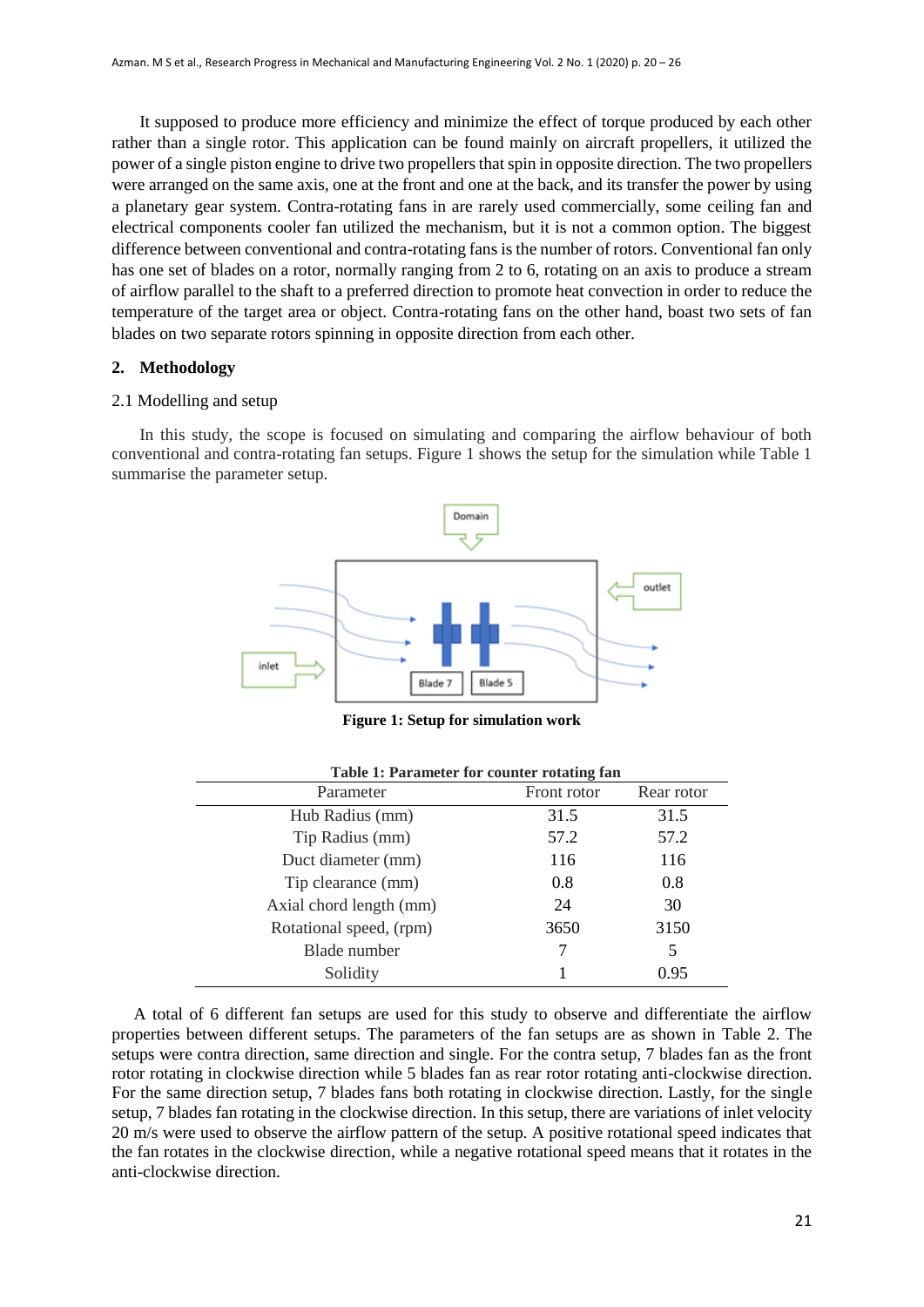| Table 2: Parameter for counter rotating fan |                |                  |                         |                                  |  |  |
|---------------------------------------------|----------------|------------------|-------------------------|----------------------------------|--|--|
| Name                                        | No. of<br>fans | No. of<br>blades | Inlet velocity<br>(m/s) | <b>Rotational Speed</b><br>(RPM) |  |  |
| Contra 75                                   |                | 7,5              | <b>20.0</b>             | $(3650), (-3150)$                |  |  |
| Same direction 77                           |                | 7.7              | <b>20.0</b>             | $(3650), (-3150)$                |  |  |
| $Single_5$                                  |                |                  | 20.0                    | (3650)                           |  |  |

#### 2.2 The geometry

The model was created in SolidWorks by referencing the parameters previously mentioned in Table 1 and the initial sketch in Figure 2. The front fan for contra-rotating fan setup has 7 blades while the rear fan has 5 blades. Once noticeable difference is that both fans had their leading edge facing different direction. This is to accommodate the fact that the front fan spins in a clockwise direction when viewed from the front, and the rear blade spins in anti-clockwise direction, resulting in a contra-rotating.



**Figure 2: Geometry for blades**

#### 2.3 Meshing

Mesh is defined as the measurement of particle size often used in determining the particle-size distribution of a granular material. In fluid simulation, meshing is one of the most important steps as it determines the accuracy of the calculation outcome. The smaller and the finer the mesh size, the more accurate the result is. However, very fine mesh can result in immensely long calculation time, even for a powerful computer. It may also result in instability or even program crashes. For this study, a mesh size of 15 mm was used to maintain a balance between mesh size and calculation time. The fan blades, rotating boundary, domain, inlet, outlet, and walls are selected and added as named selection to ease the future process. To control the mesh refinement, face sizing, body sizing and inflation were added to the selected geometry.



**Figure 3: Skewness of the mesh created**

Grid independent test was performed to evaluate the correct mesh size and number of elements that did not substantially affect the grid sensitivity of the analysis. It needs to remeshing into a smaller element size to reach the acceptable mesh size level of adaptive. The size which has been re-meshing focused only on the blade part as it is an essential element that needs to be simulated and the performance result analysed. The experimental tests on the inlet-velocity of 20 m/s were showed in Table 3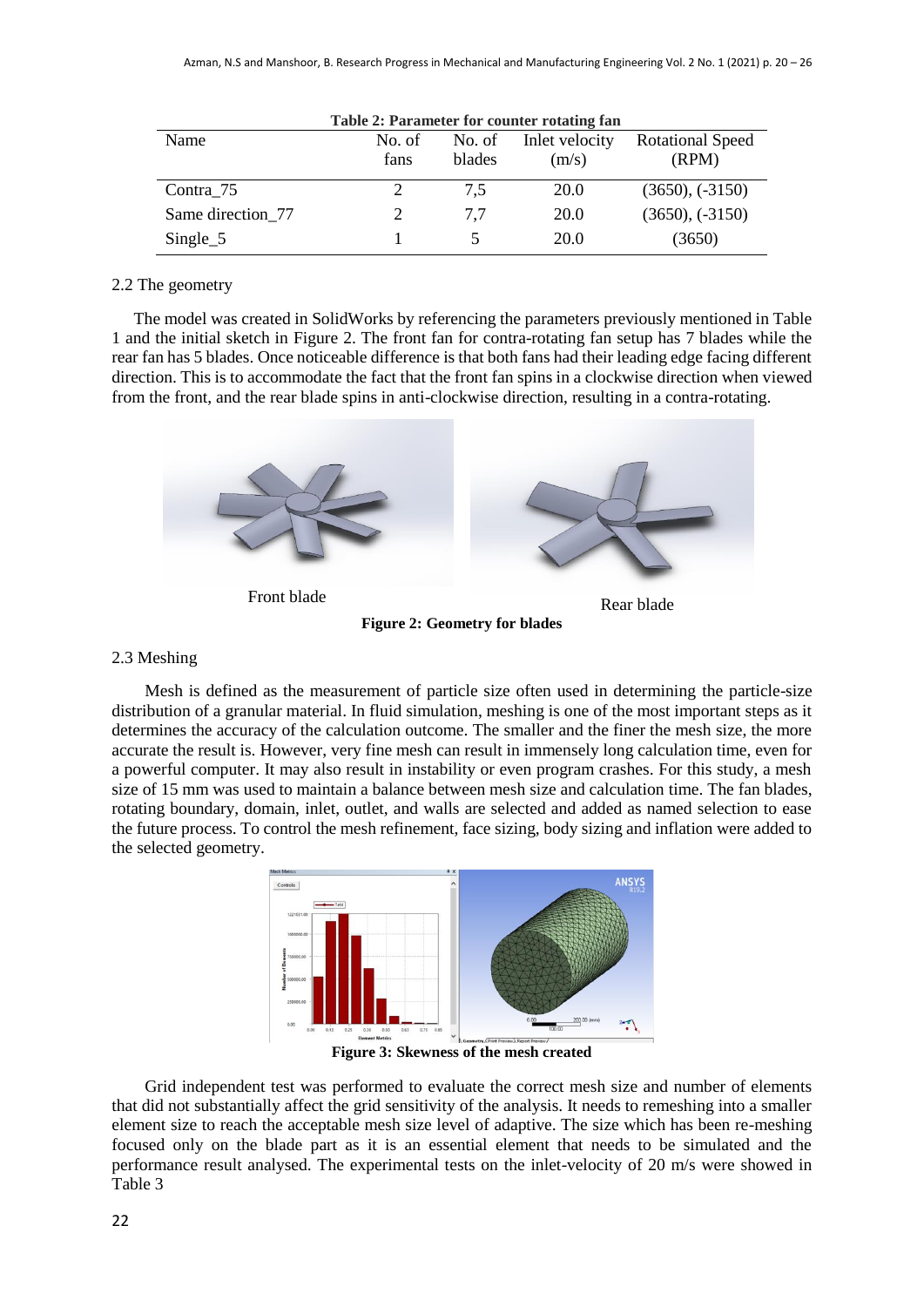| Table 3: Parameter for counter rotating fan |           |           |                 |  |  |  |
|---------------------------------------------|-----------|-----------|-----------------|--|--|--|
| Element size (mm)                           | Number of | Number of | <b>Skewness</b> |  |  |  |
|                                             | nodes     | elements  |                 |  |  |  |
| 20                                          | 124101    | 642167    | 0.98            |  |  |  |
| 15                                          | 142164    | 741327    | 0.95            |  |  |  |
| 8                                           | 190735    | 1012913   | 0.96            |  |  |  |
|                                             | 816584    | 4595704   | 0.95            |  |  |  |

According to the grid independent test, the 6 mm element size was chosen due to the least skewness compared to the others. It was therefore considered to be the most reliable and appropriate element size.



**Figure 4: The comparison between contra setup with different mesh size**

#### **3. Results and Discussion**

#### 3.1 Velocity contour

Three setups then had the inlet velocity set at 20 m/s to simulate the airflow created by spinning fans. The contour maps are taken from the last frame of the 50 times steps as before, and the results are as shown in Figure 5 below.

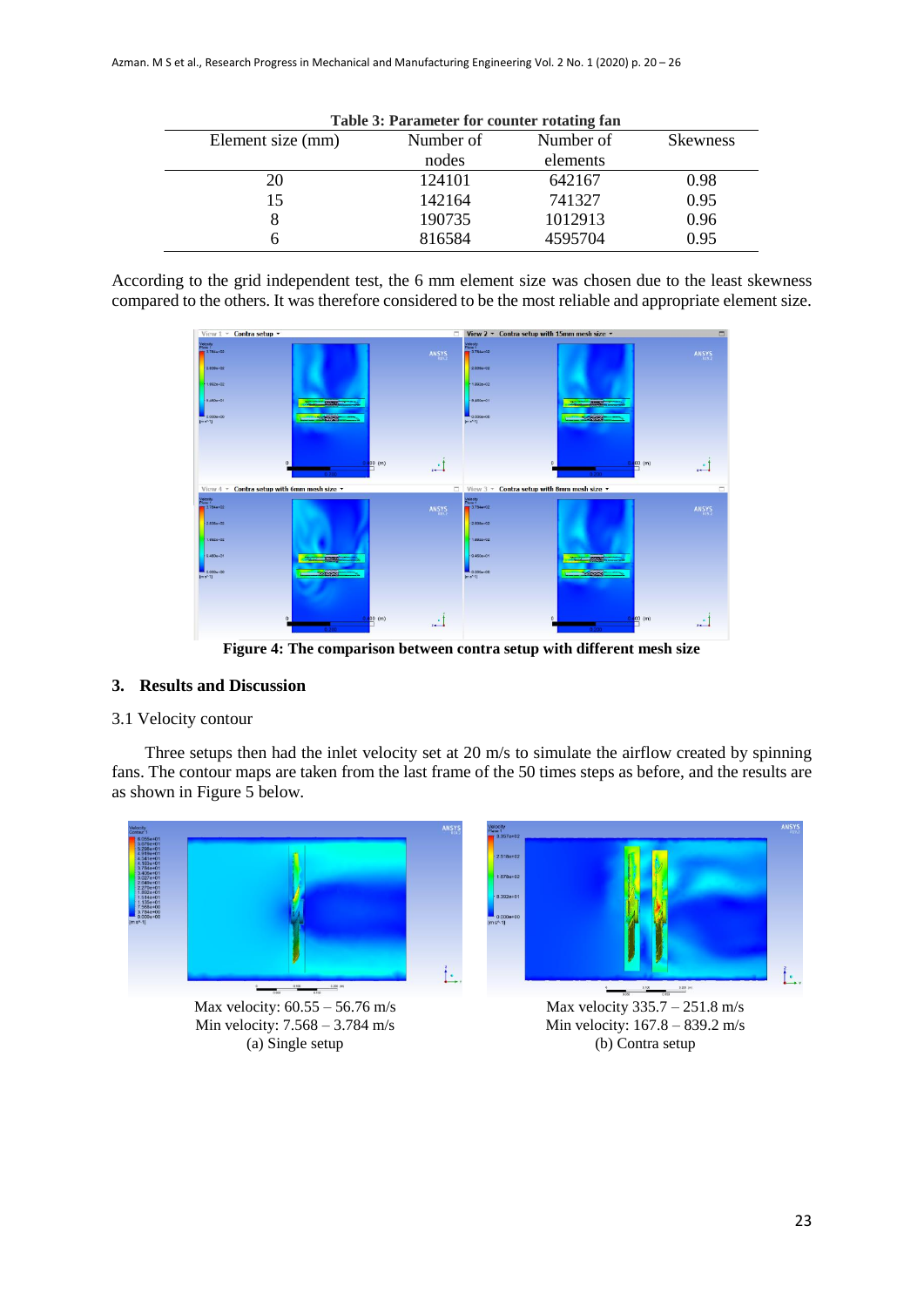

Based on the all three setups, the single setup had the uniform contour compare to the other setups, but even though the contra setup had the less uniform contour compare to the single setup, the contra setup had a larger maximum velocity ranging 335.7 to 251.8 m/s. while the maximum velocity for single setup ranging 60.55 to 56.76 m/s. Moreover, from the results between the contra and same setups, it is shown the similarity as both of the setup using two fan blades, but focusing at the maximum velocity, contra setup had the higher value compare to the same setup which ranging 279.3 to 209.5 m/s.

#### 3.2 Streamline

A streamline is the direction through the fluid domain that a particle with zero mass can follow. Streamlines start on a given locator at each node; in which case the streamline begins at the inlet. Another way to visualize the behaviour of airflow required for this study to be analysed is Streamline. The procedure is the same as before, using the last frame of the 50-time measurement of measures as the analysis subject.



(c) Same setup **Figure 6: Streamline results of the three setups for 20 m/s**

From the figures, contra setup produced a narrow, focused airflow. It is also noticed that the airflow traverse at the centre. Same and contra setups produced an airflow with similar behaviour, but the same setup's airflow less focusing at the centre. The airflow in contra setup spreads out earlier than in same setup. This is likely caused by the rear fan disrupting the flow of the air. Note that both the same and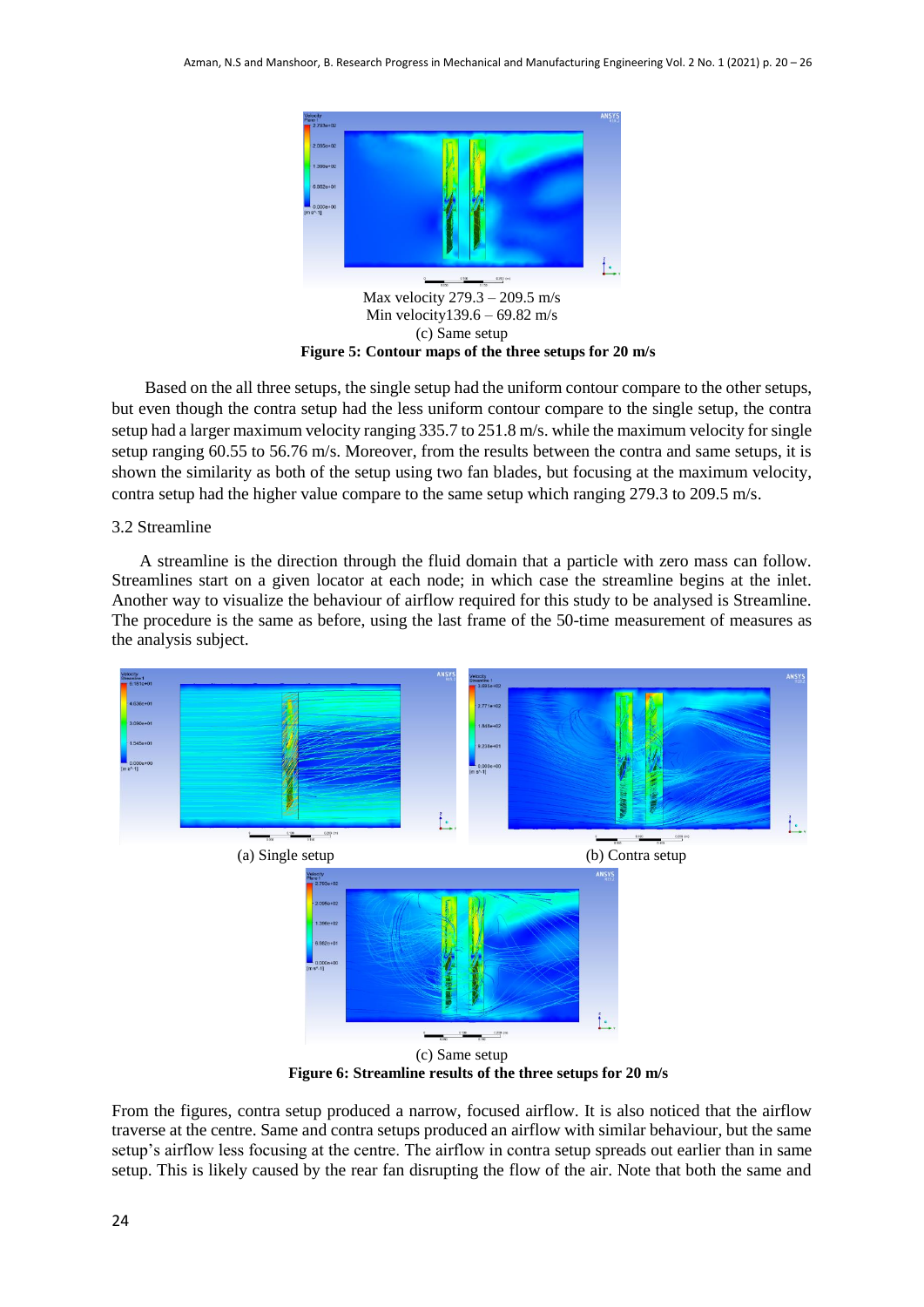contra setup had their flow of air expanded towards the boundary, and likely to spread out even further if not limited by the certain diameter of the boundary. For the single setup, it produces a straight and wide airflow.

#### 3.3 Velocity contour at the blades

The preview of the velocity contour was set with 20 m/s inlet velocity. Generally, the velocity distribution over all wind speeds has the same gradient across the blade. The blade, absorbs energy from the inlet of the wind, faces a high velocity at the return blade, which covers the region from the inlet wind speed, faces the reduction velocity at the rotational phase. High rotation gives a high gradient of velocity around the blade.



**Figure 7: Velocity contour at the blades**

From the figures, the velocity contour at the blades for all setups, First, the single setup had minimum velocity (3.784 – 7.568) m/s revolved around the hub of the 5-blades single setup, and increasing across the blades up to  $(34.06 - 49.19)$  m/s. For the contra setup, the both 7 and 5 blades had a high velocity contour at the blades which ranging  $(158.2 - 177.9)$  m/s to  $(237.2 - 257.0)$  m/s. For the same setup, the velocity spreads uniformly ranging (188.1 - 222.3) m/s.

#### **4. Conclusion**

Throughout this analysis, the approached computational fluid dynamics (CFD) is used to numerically evaluate the performance analysis of the contra-rotating fan. The simulation research was carried out using the steady procedure used to calculate the quantity. As in case of contra-rotating, the value for each time measured was dependent on the angle of rotation of the blade. It is special from the steady state approach used for just one form of angle. K-omega turbulence had been used for this solution as it can be expected well below the boundary wall. However, the simulation analysis had its own limitation because it demanded very high specification of computer. Therefore, due to this problem, the time limitation of the duration of the project would take a lot of time. The results from the numerical simulations provided a strong understanding of the internal flow around the contra-rotating fan, and. an aerodynamic airflow. This study proved the Ansys Fluent CFD modelling shown to be very helpful in processing further and more comprehensive numerical study of the contra-rotating fan.